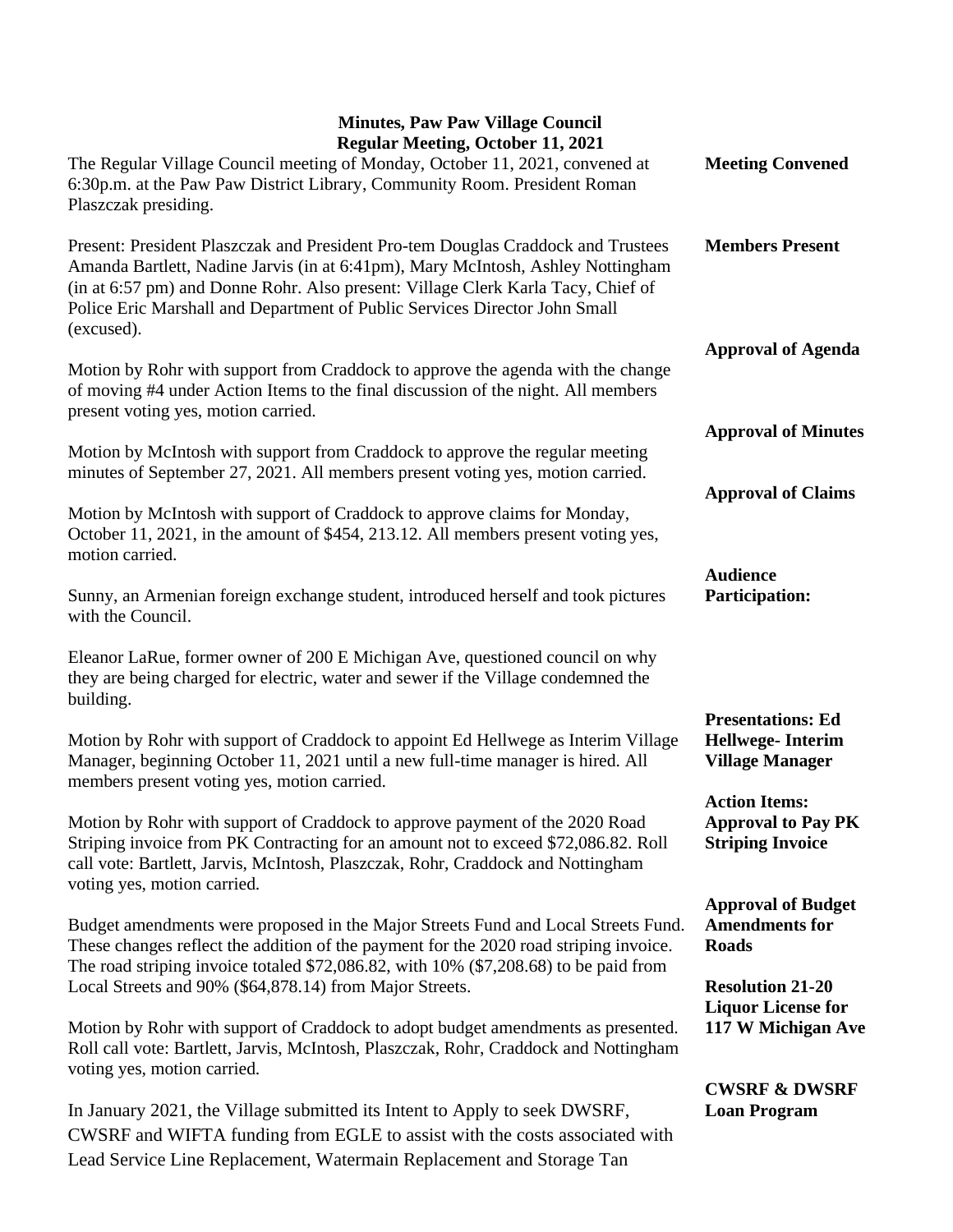## **Minutes, Paw Paw Village Council Regular Meeting, October 11, 2021**

Rehabilitation and Wastewater Treatment Plant Improvements. Resolution 21-21 identifies the Village's wishes for Abonmarche Consultants, Inc to be the prime engineering firm to assist in the completion of DWSRF and WIFTS actions and Fleis & VandenBrink as the prime engineering firm to assist in the completion of CWSRF actions. The resolution also designates the Village Manager or Village President as the person authorized to sign agreements and execute any additional documents to complete the funding process. Dan Bomzer and Corey Kandow from Abonmarche were on hand to answer questions.

Motion by Craddock with support from Rohr to adopt Resolution 21-21 to authorize completion of actions necessary to secure DWSRF, CWSRF and WIFTA funding from the Michigan Department of Environment, Great Lake and Energy as presented in the FY2022 Final Project Priority Lists. Roll call vote: Bartlett, Jarvis, McIntosh, Plaszczak, Rohr, Craddock and Nottingham voting yes, motion carried.

Motion by Rohr with support from Craddock to enter into closed session under Section 8 (f) of the Michigan Open Meetings Act at 7:26pm. Roll call vote: Nottingham, Craddock, Rohr, Plaszczak, McIntosh, Jarvis, Bartlett voting yes, motion carried. **Village Manager Search- Closed Session**

Motion by Rohr with support from Craddock to exit the closed session at 8:19 pm. Roll call vote: Nottingham, Craddock, Rohr, Plaszczak, McIntosh, Jarvis, Bartlett voting yes, motion carried.

Motion by Rohr with support from Craddock to offer public interviews for managerial candidate numbers #41, 51 58 and 61. Roll call vote: Nottingham, Craddock, Rohr, Plaszczak, McIntosh, Jarvis, Bartlett voting yes, motion carried.

President Plaszczak updated that the Streetscape project is making progress. The contractor hoped to have curbs, gutters and all the sewer laterals complete by October 12. There are two basements on the south side being shored up before overlay can be laid.

| No Report. | Commune meetings<br>and Reports |
|------------|---------------------------------|
| No Report. | <b>Finance and Admin</b>        |
| No Report. | <b>Public Services</b>          |
| No Report. | <b>Parks and Rec</b>            |
| No Report. | <b>DDA</b>                      |
|            | <b>Economic Develop</b>         |

**Non-Action Items: Michigan Ave Streetscape Project** 

**Committee Meetings** 

**Update**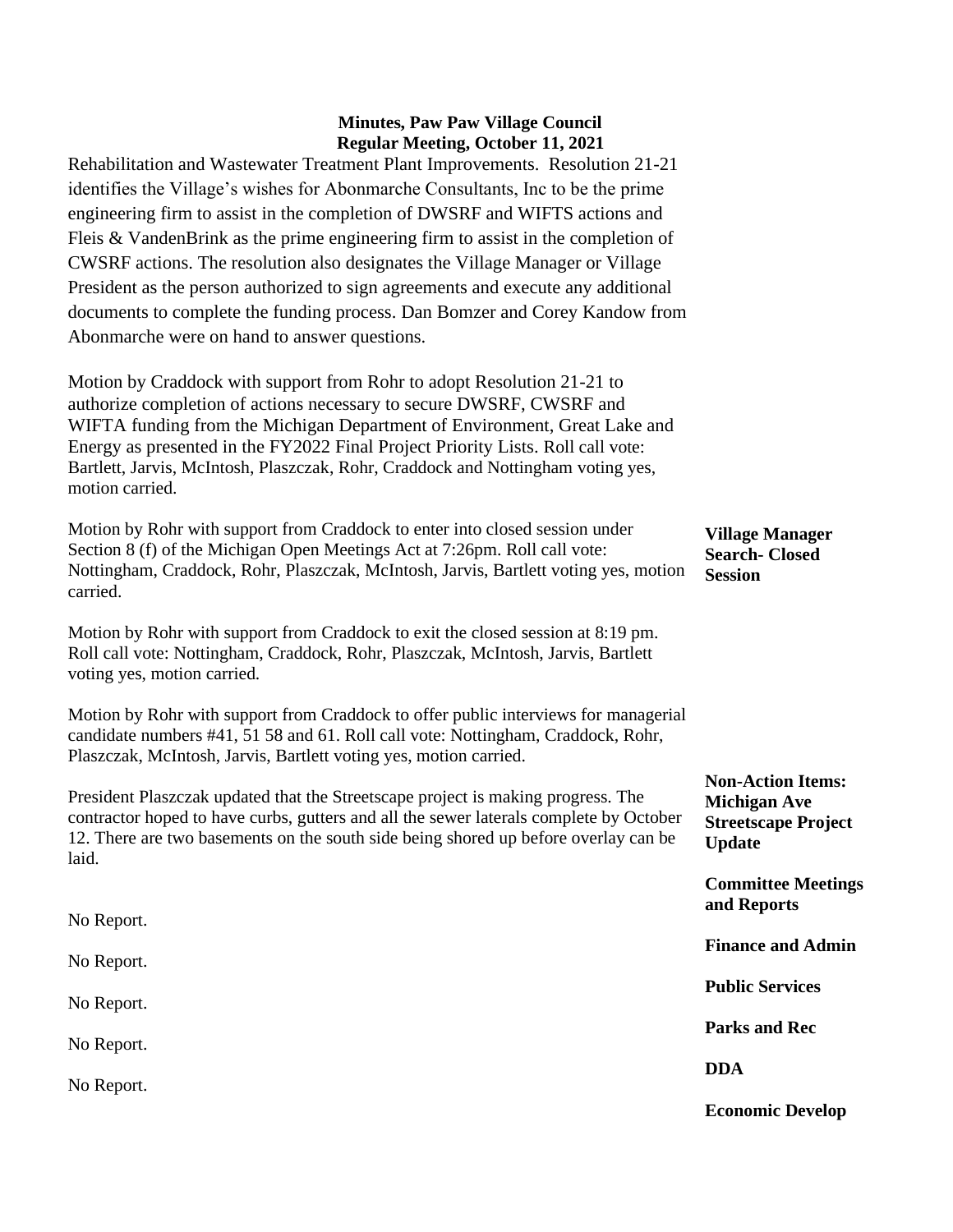## **Minutes, Paw Paw Village Council**

| <b>Regular Meeting, October 11, 2021</b>                                                                                                                                                                                     |                                                              |
|------------------------------------------------------------------------------------------------------------------------------------------------------------------------------------------------------------------------------|--------------------------------------------------------------|
| Jarvis reported the vendors withdrew their request to be added to the 10/25 meeting<br>agenda.                                                                                                                               | <b>Farmers Market</b>                                        |
| Craddock reported the fire department held their annual dinner 10/6. Year-to-date<br>calls are at a high.                                                                                                                    | <b>Fire Board</b>                                            |
| No Report.                                                                                                                                                                                                                   | <b>Historical Committee</b>                                  |
| No Report.                                                                                                                                                                                                                   | <b>Housing Commission</b>                                    |
| No Report.                                                                                                                                                                                                                   | <b>Maple Lake</b><br><b>Preservation</b>                     |
| Nottingham reported the Planning Commission discussed an ordinance for short-term<br>rentals.                                                                                                                                | <b>Planning Commission</b>                                   |
| No Report.                                                                                                                                                                                                                   | <b>Wellhead Protection</b>                                   |
| Craddock reported the Wine & Harvest Festival held their wrap-up dinner last week.                                                                                                                                           | <b>Wine &amp; Harvest</b>                                    |
| McIntosh reported Janet from DPS offered to hold Employee Appreciation<br>presentations several times per year.                                                                                                              | <b>Council Member</b><br><b>Comments:</b><br><b>McIntosh</b> |
| President Plaszczak reported he invited Bob Harvey to attend tonight's meeting to<br>hear Abonmarche's report on the CWSRF & DWSRF program. He noted Harvey is in<br>charge while Director Small is out for medical reasons. | <b>Plaszczak</b>                                             |
| Chief Marshall reported a potential new officer is going through the background<br>check process and will hopefully be in place by November.                                                                                 | <b>Staff Comments:</b><br><b>Chief</b>                       |
| Manager Hellwege reported his first day went well and he is looking forward to the<br>future.                                                                                                                                | <b>Hellwege</b>                                              |
| Motion by Craddock with support by Bartlett to adjourn the meeting. All members<br>present voting yes, motion carried. Meeting adjourned at 8:34p.m.                                                                         | <b>Adjournment</b>                                           |

Respectfully submitted:

Karla Tacy Roman Plaszczak<br>
Village Clerk Village President Village President

\_\_\_\_\_\_\_\_\_\_\_\_\_\_\_\_\_\_\_\_\_\_ \_\_\_\_\_\_\_\_\_\_\_\_\_\_\_\_\_\_\_\_\_\_\_